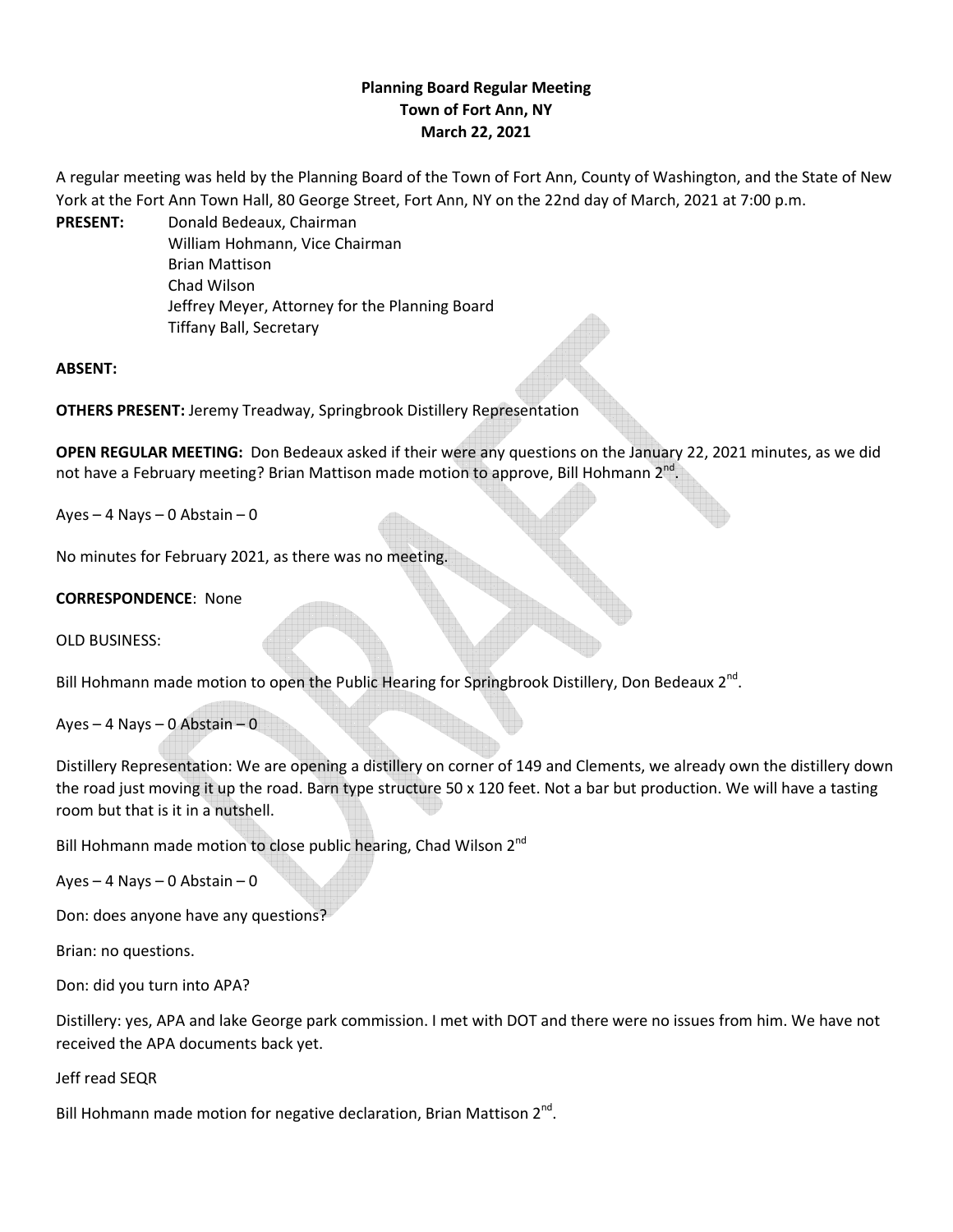### Ayes- 4 Nays – 0 Abstain – 0

Bill Hohmann made motion to approve site plan as long as APA, DOT and other parties agree. Chad Wilson  $2^{nd}$ .

Ayes – 4 Nays – 0 Abstain - 0

### **New Business:**

#### **Jeremy Treadway: Site Plan Review Application for Daycare**

Jeremy: We reached out to the state and county and apparently there is a large demand for daycares, especially in this area. So instead of ripping down the restaurant we want to build addition of 30x80. Keep existing structure and remodel and put in a daycare. It will be called Little Cruisers. We aren't 100% sure we will do it just yet, we want to send a survey to the masses and see if there is a demand.

Separated by a fence to the track, but the back side will not be utilized by the kids. It will only be the front side. Track to the fence is 25 feet, track to the building is 40 feet. The state came to look and I pointed out that we had the track and the road. They didn't even mandate a fence around the play area, though we do plan on putting one up anyway.

Jeremy: In the building itself. all rooms have to have a door and if possible a toilet and sink in each room. The doors will be locked from the outside but able to go out of it. There is more to it than I thought but we are gutting the building, so we will be able to upgrade the electrical, plumbing etc..

Don: Any questions?

Brian: how long before you get a finalized plan?

Jeremy: I am not sure. We should have it soon, but obviously we have to give it to the county to get their approval. We are putting off moving forward until I can send this survey out to check for interest.

Bill: Motion to move to public hearing, Brian  $2^{nc}$ 

Ayes- 4 Nays – 0 Abstain – 0

#### **Don Bedeaux: Subdivision Application**

DON BEDEAUX

I am formally recusing myself, Bill Hohmann is in charge.

Bill: Mr. Bedaux what are you doing?

Don: The APA has approved the subdivision. It ended up being 6.81 acres, no swamp land. It's right on the road. We are selling it to my wife's cousin.

Brian: just 1 or both lots?

Don: Just lot 1.

Brian: Lot 2 is the field, you are only selling lot 1, correct?

Don: Yes we are only selling 1. Lot 2 will just remain as it is.